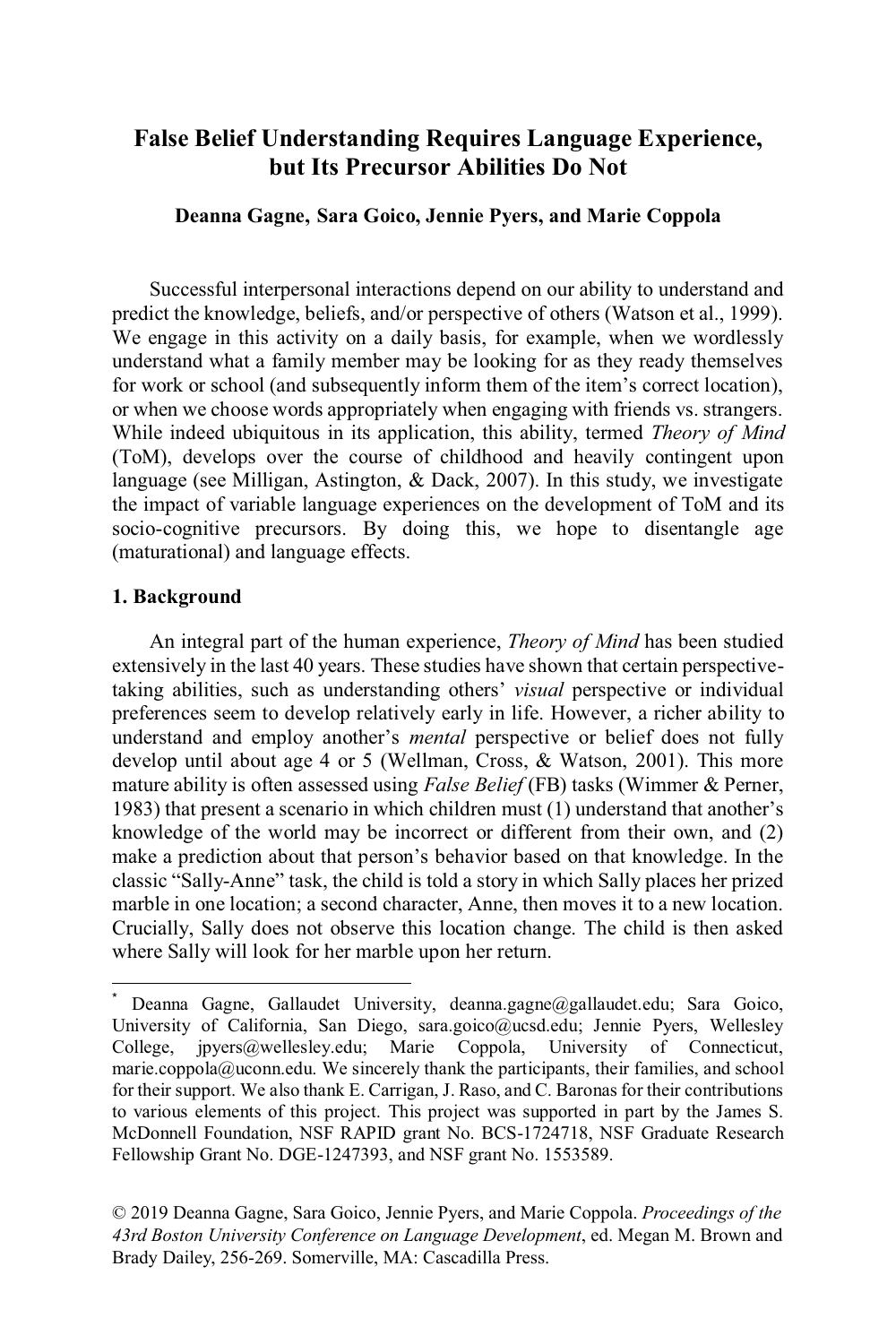Success on the FB task seems tightly tied to language. For example, FB performance correlates with language development, as has been shown in studies with children with autism (e.g., Baron-Cohen et al., 1985), training studies with typically developing children (Hale  $& \text{Tager-Flusberg, 2003}$ ), and studies of deaf<sup>1</sup> children who may have experienced delays in their exposure to accessible language (e.g., Meristo et al., 2007; Rhys-Jones & Ellis, 2000; Schick et al., 2007). However, given enough time and exposure to language, deaf children who have experienced degraded access to language in their youth, can eventually overcome this deficit in later childhood or adulthood, eventually succeeding on "basic" first-order FB tasks (O'Reilly et al., 2014),<sup>2</sup> though this development is certainly much more protracted than it is for children who have early exposure to an accessible language (signed or spoken).

Eventual, albeit delayed, success does not simply result from more time to observe others' behavior. Deaf adults *homesigners* who have not learned a language or engaged with signers for any extended period of time because of environmental and/or economic limitations as opposed to any congenital cognitive deficit, consistently struggle with FB tasks despite their lifelong observation of others' behavior (Gagne & Coppola, 2017). In a minimallycommunicative, non-linguistic false belief task specifically designed for this population that engages participants in a game-like activity (Pyers, 2005), these adult homesigners struggled to predict another's behavior in a FB situation despite having previously experienced the identical FB themselves. Neither years of social experience with others or immediate first-hand experience with a falsebelief could support these homesigners' success on FB.

## **1.1. Socio-cognitive precursors to False Belief Understanding**

Much like a child must learn to crawl, then stand, then walk, and later, to run, ToM exists on a continuum of development that increases in complexity and abstraction, of which FB is just one later developing part. If we unpack the skills required to succeed on a FB task, we can see these precursors in action. A child must understand first that another's visual perspective may differ from her own (i.e., they didn't see the same thing), that they cannot know what the child knows, given their different visual (or other sensory) experience, and that the world is dynamic and how it is now is not as it always has been. Each of these components supports the understanding that others could have their own beliefs that differ from the actual state of the world and from the child's own beliefs. In addition, the child must also understand that belief states, both true and false, will drive behavior (e.g., to look for an object in one location rather than another). While

<sup>&</sup>lt;sup>1</sup>As is convention, we use a capital "D" to indicate a Deaf individual who uses a shared sign language and who identifies with their local Deaf community, and a lowercase "d" for the larger category of individuals with severe to profound hearing loss who may or may not identify with a Deaf culture or sign language community.

 $2$  These individuals do seem to continue to struggle with what have been deemed higherorder ToM abilities such as understanding figurative language and sarcasm. These abilities are clearly language-based and are beyond the scope of the current study.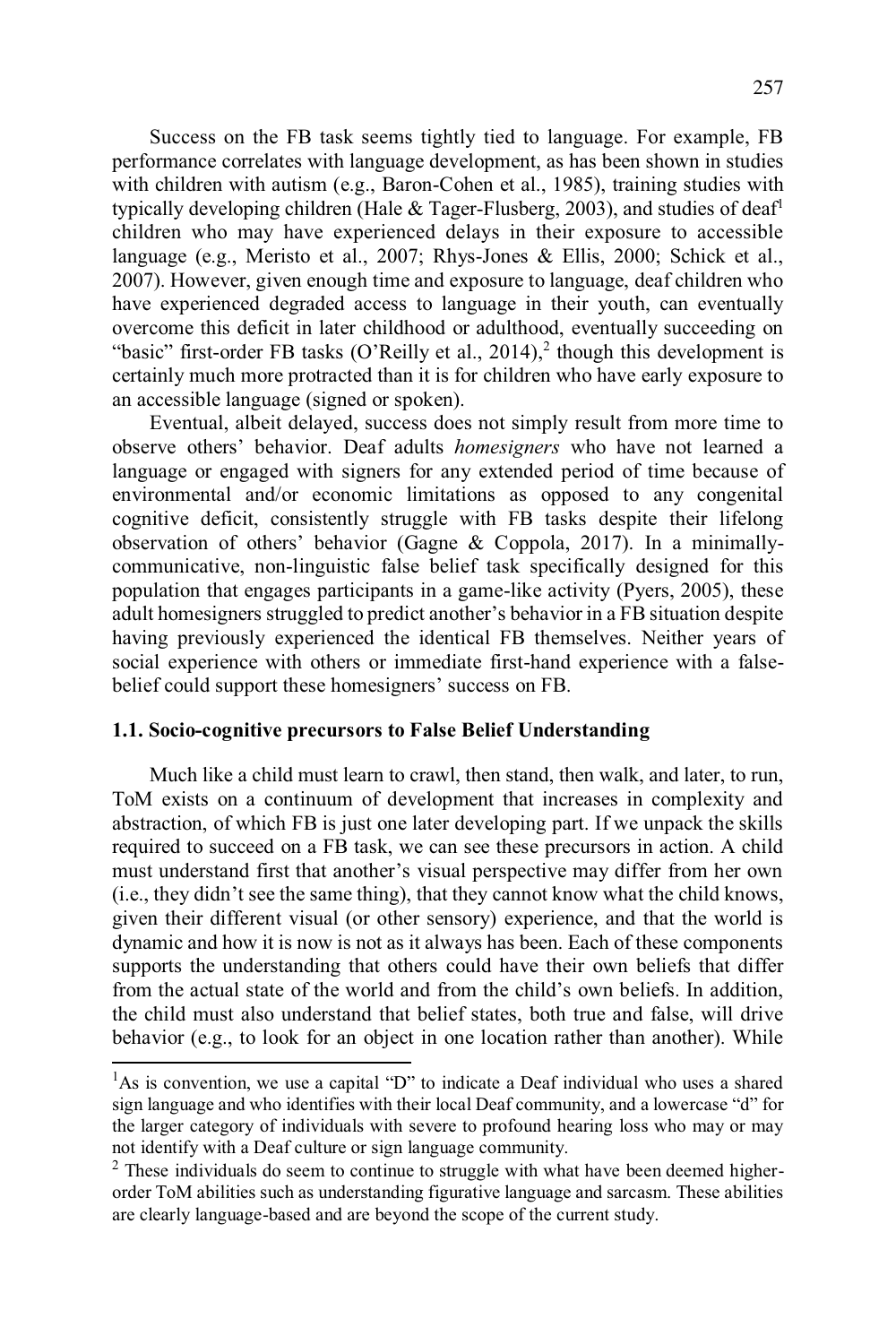there are many other precursor abilities to false belief (see Wellman & Liu, 2004 for a ToM Scale), we focus our review on just the precursor abilities that may support success on the FB task and pay close attention to the possible roles of language in the development of these abilities.

## **1.1.1. Perspective taking: Levels 1 and 2**

 The ability to understand another's visual perspective develops incrementally, over time, starting with the ability to understand *what* someone else can see (Perspective Taking Level 1, *PTL1*). PTL1 is typically mastered quite early in life. While explicit verbal questions "e.g., what does she see?" are not easily answered until the age of 3 years, tests using eyegaze (Luo & Baillargeon, 2007; Sodian et al., 2008) and/or assisting tasks (Moll & Tomasello, 2006) find that infants can show this understanding soon after their first birthday.

 Perspective Taking Level 2 (PTL2) captures *how* another person sees an object differently, and typically is acquired after PTL1 (e.g., Masangkay et al., 1974; Flavell et al., 1981). Here, children have to understand that although the overall object is the same, they and another person may see it from different angles, creating a different percept of the same object. Previous studies show that PTL2 abilities develop later in childhood than PTL1 (e.g., Masangkay et al., 1974; Flavell et al., 1981), but may be understood by children as young as 36 months (Moll & Meltzoff, 2011).

Few studies have directly investigated PTL2 abilities in deaf populations. Shield et al. (2016) found that natively-signing deaf children without ASD outperformed natively-signing Deaf children with ASD on a PTL2 task but not on a mental rotation task. This difference in findings illustrates that the problems with PTL2 are associated with appreciating the perspective of other people, not with the ability to envision an object from different angles. Thus, PTL2 has a socio-cognitive component.

Work with deaf homesigning adults has expanded our understanding of the development of PTL2 by highlighting its link to language (Gagne & Coppola, 2017). On PTL2, these homesigners performed statistically similarly to typically hearing individuals with no schooling (i.e., both groups share an education level, but differ in access to a shared language). Even with severely limited language experience, homesigners succeed on PTL2 tasks.

#### **1.1.2. Understanding non-mentalistic representations: False Photograph**

One component of understanding a false belief involves monitoring how the current reality changes with time, and understanding that representations of a previous point in time may differ from the current state of affairs. To capture this understanding independent of an understanding of mental states, Zaitchik (1990) developed the *False Photograph* task. Using this task, Zaitchik (1990) found that children's difficulties with FB stem not from the ability to represent an alternative belief, but in the executive function demands of recalling a former state of affairs in the face of a new reality.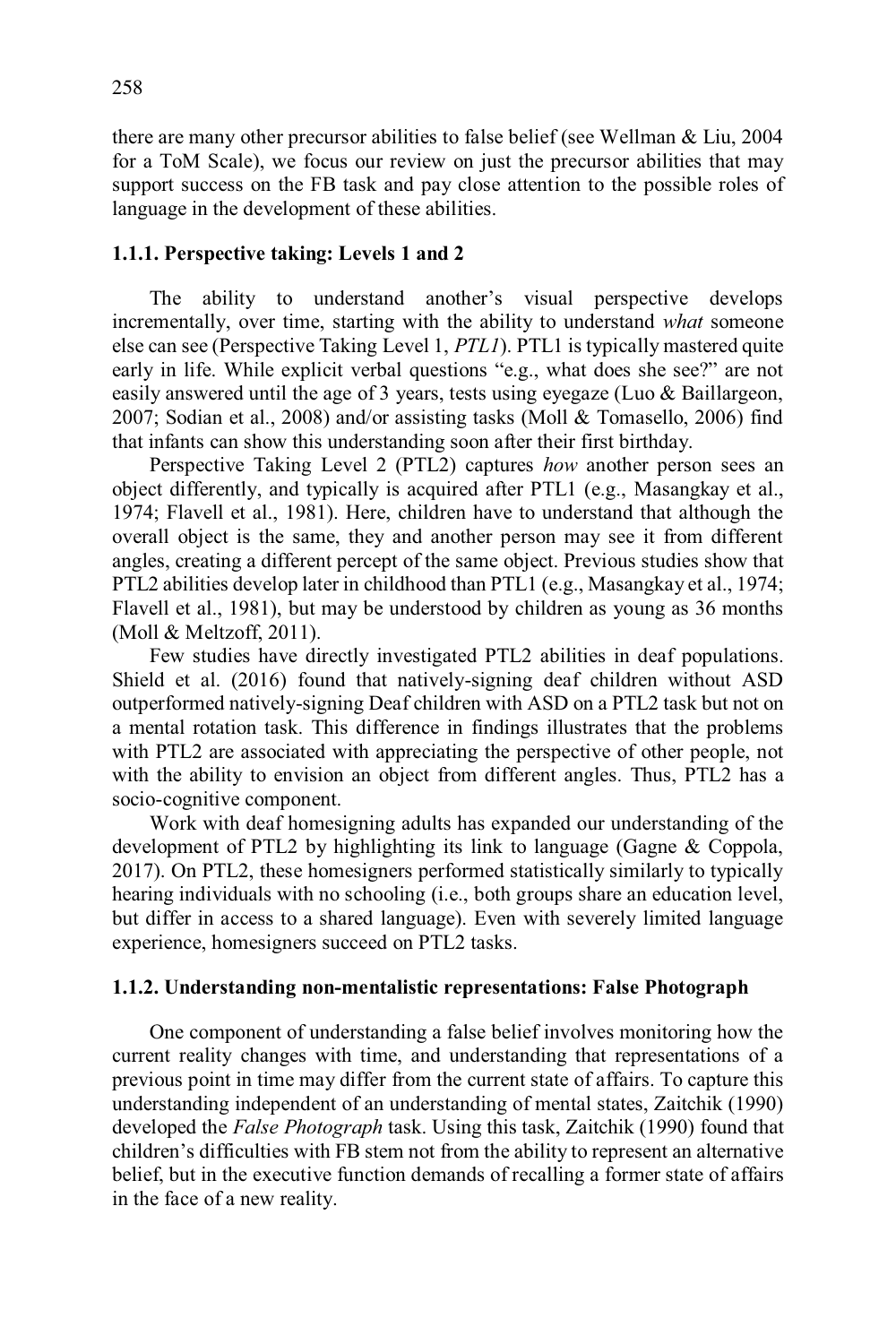Countering this explanation are the findings showing that language-delayed deaf children, adult homesigners, and children with ASD succeed on false photograph tasks, even though they struggle with FB tasks (e.g., Leslie and Thaiss, 1992; Peterson and Siegal, 1998; de Villiers and Pyers, 2001). To reconcile these findings, we might posit a language-based benefit in which children had acquired enough language to reason about the false photograph, but not enough language to support reasoning about false-beliefs. However, an alternative explanation posits a maturational difference: the deaf children and children with ASD were at least 2 years older and the adult homesigners were more than a decade older than typically developing children previously tested on false photographs. In other words, it may not have been a language benefit, but a benefit of merely developing a little longer.

## **1.1.3. Testing False Beliefs with minimal language: Experiential False Beliefs**

 False Belief understanding is typically tested in children using tasks such as the Sally-Anne task described above or other tasks that involve verbally telling a child a story (in sign or speech) and, crucially, asking a verbal question such as "Where will Sally look for her marble?" or, in the prototypical "Smarties" task (Hogrefe et al., 1986), "What do you think (x person) will say is in this box?" Both these approaches consistently find that typically developing children can consider another person's knowledge or belief by about the age of 4 or 5 years. However, the linguistic nature of these tasks means these tasks cannot easily, if at all, be used to test the understanding of individuals who have experienced language delays. While other forms of non-linguistic tasks have been developed, such as picture-completion tasks (e.g., Pyers and Senghas, 2009), these tasks are generally not successful with populations who have little to no experience with literacy conventions, books, or formal education (Coppola, p.c.). An alternative is to instead capitalize on participants' life experiences observing and engaging with others by creating situations in which they themselves experience a False Belief. Once the false belief is established, the experimental procedure then motivates the participant to correctly predict (via a behavioral, rather than explicitly verbal response) another person's belief; this approach avoids asking the overt verbal (or signed) question "What will the other person choose?"

#### **1.2. The Current Study**

 Across studies of ToM that include both FB reasoning and earlier developing milestones it has been difficult to pin down the relationship between language experience and ToM development. Maturational development is often still confounded with additional language experience. Studies with adult homesigners who have very little linguistic input indicate that 25-plus years of maturational time supports success on visual perspective taking tasks and on the falsephotograph test. However, adult homesigners nevertheless systematically struggle with False Beliefs. The obvious conclusion seems to be that understanding others' false-beliefs and acting upon this understanding depends on language, whereas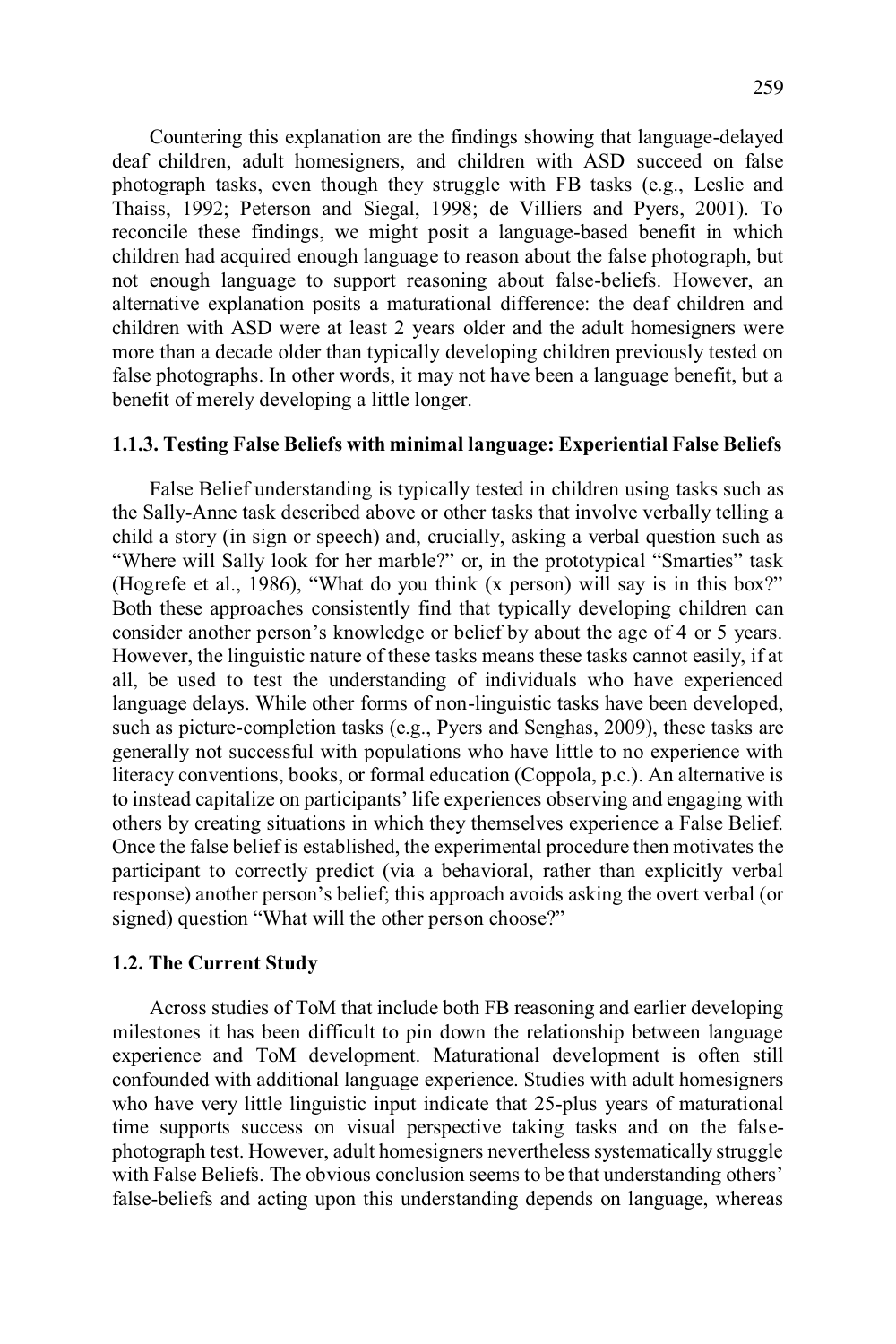other, earlier-developing abilities can mature normally regardless of the individual's language experience (Gagne and Coppola, 2017).

 What remains unclear is whether earlier-developing socio-cognitive abilities also depend on language and/or communicative abilities. It remains possible that their development among adult homesigners was indeed delayed, but that such development was complete by the time of testing. Testing child homesigners who have varied, but still minimal, exposure to signed or spoken language allows us to address the possibility that these precursor abilities to ToM may indeed also depend on language or communicative experience.

## **1.2.1. Iquitos, Peru: a unique opportunity**

Developmental psychologists have often called on language-delayed populations to discern the relationship between language and cognitive abilities. However, they often face a third-variable problem: while relationships between language and cognition are often seen in atypically- developing populations (e.g., individuals with autism), (e.g., Baron-Cohen et al., 1985 ), these language and social impairments may stem from the same root, making it difficult to infer a causal relationship between language and cognition. On the other hand, children who experience language delays as a result of environmental, rather than cognitive factors, allow us to better investigate the effect of language on cognition. We observe such a case when children are born deaf and live in areas lacking a linguistic community or education interventions to support their language acquisition.

 Iquitos is a moderately-sized city in northern Peru located in the Amazon basin. Despite having a large population and modern services, its location beyond the Andes mountains and hinders contact with the rest of Peru, and importantly, with the capital city, Lima. One of our team members, Sara Goico, has worked in Iquitos for a number of years, documenting the life and experiences of deaf children and adults. In 2016, a parents' association that had been established a mere two years earlier facilitated the opening of a deaf school in Iquitos. The majority of students who entered the school had no previous access to a sign language and had been educated in all-hearing mainstream classrooms with little support and little success (Goico, in press).<sup>3</sup>

 One way in which this group of children differs from the homesigners studied in Gagne and Coppola (2017) is in the variability of their language exposure. The youth in Iquitos report varying amounts of access to an established language. Some students had no access to Peruvian Sign Language (LSP). Others had minimal access to LSP through interactions from their mainstream classrooms, where they sometimes learned the LSP alphabet or numbers. Others received home visits from the Jehovah's Witnesses, which included one hearing and one

 $\overline{a}$ 

<sup>&</sup>lt;sup>3</sup> A few high school students had attended a deaf school run by hearing missionaries where they learned Peruvian Sign Language (LSP). During the first year of the new school, hearing teachers were employed and students were not taught LSP. In its second year, deaf teachers were hired from Colombia.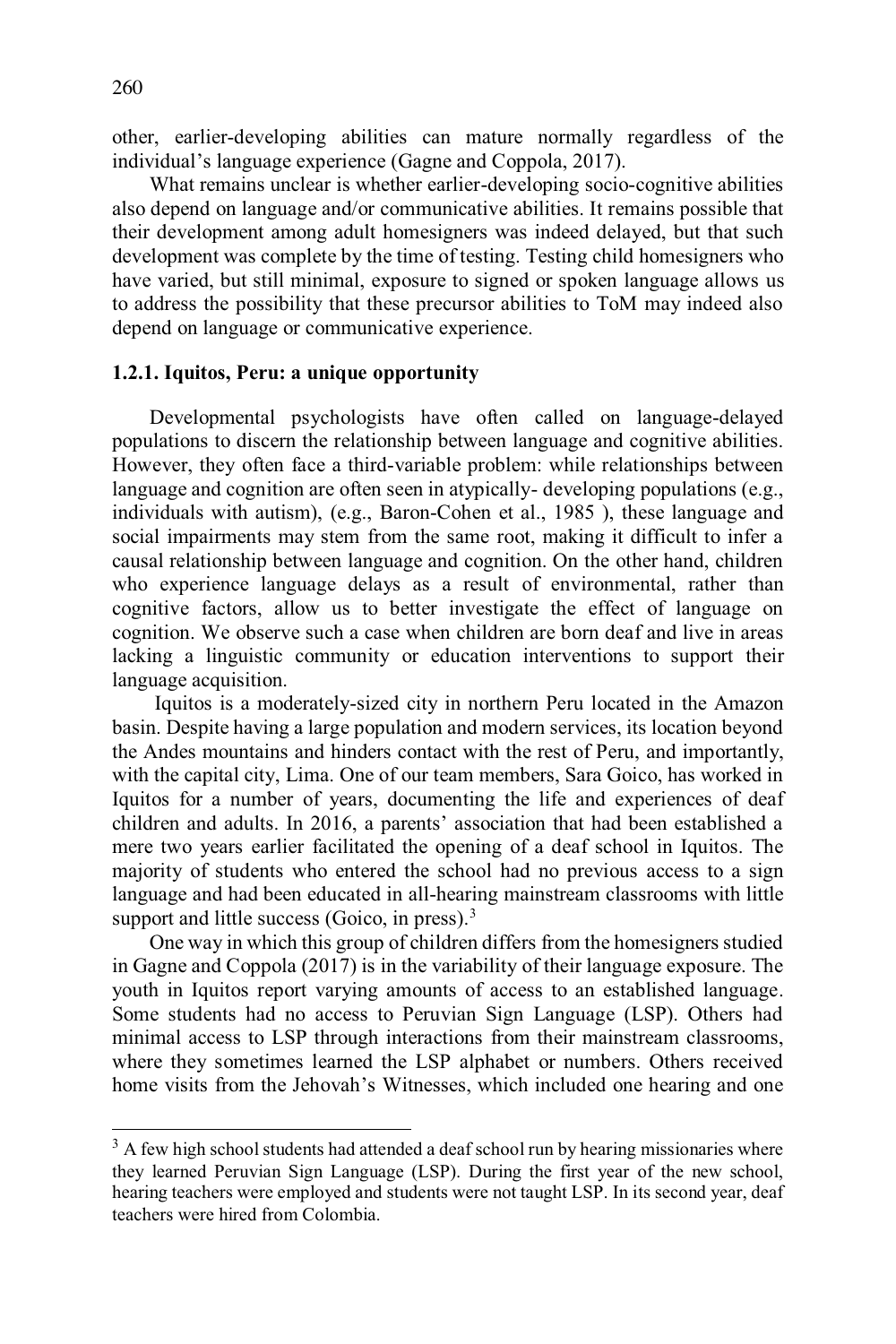deaf church member. Some children had received only one or two visits from the Jehovah's Witnesses, whereas others had weekly meetings in which they learned basic vocabulary (e.g., mom, dad, grandmother) and church signs (Jesus, God). A small number of high school students had attended the deaf church school for primary school and learned some LSP.

#### **1.2.2. Hypotheses**

In the current study, we aim to better define the boundary of the benefit of maturation by working with children who, like the adult homesigners, have had little language exposure, but who also have had much less time to mature cognitively. We tested the children's performance on PTL1 and PTL2, on a false photographs task, and on a minimally verbal experiential false-belief task. We expected to replicate the well-documented effect of language experience on falsebelief performance, such that we predicted a positive correlation between age of language exposure and FB and/or a correlation between amount of language exposure and FB.

 With respect to the precursor abilities, we hypothesized that given the early emergence of PTL1 among typically developing children, we should see robust performance independent of language ability. Specifically, we should see no correlation between PTL1 and language experience or age of language exposure. We considered current age as a measure of possible maturational effects in the event that PTL1 abilities were developed over a protracted developmental timeline due to the children's lack of very early (0 - 3) language exposure. However, given studies with very young typically developing children, we did not expect to see any correlation between PTL1 and current age.

The literature offers no basis for making a directional prediction about PTL2 or the False Photographs test. If maturation plays a primary role, we should see strong task correlations with age and not language experience. If language plays a role, then we should observe strong positive correlations with our measures of language.

#### **2. Method 2.1. Participants**

 Thirty-seven deaf children and young adults (16 female, age range 6-22 years,  $M_{\text{age}}$ 13.9y) living in Iquitos, Peru participated in our study. Due to the variation in language abilities among the students, to be conservative, we counted any previous contact with LSP (however minimal) as language contact; therefore the duration of children's previous language experience ranged from 0-16 years  $(M_{exp}=6.0y)$ .

## **2.2. Procedure**

 We conducted our study at the start of the school's second year (2017), testing all students without known congenital cognitive deficits. This offered us the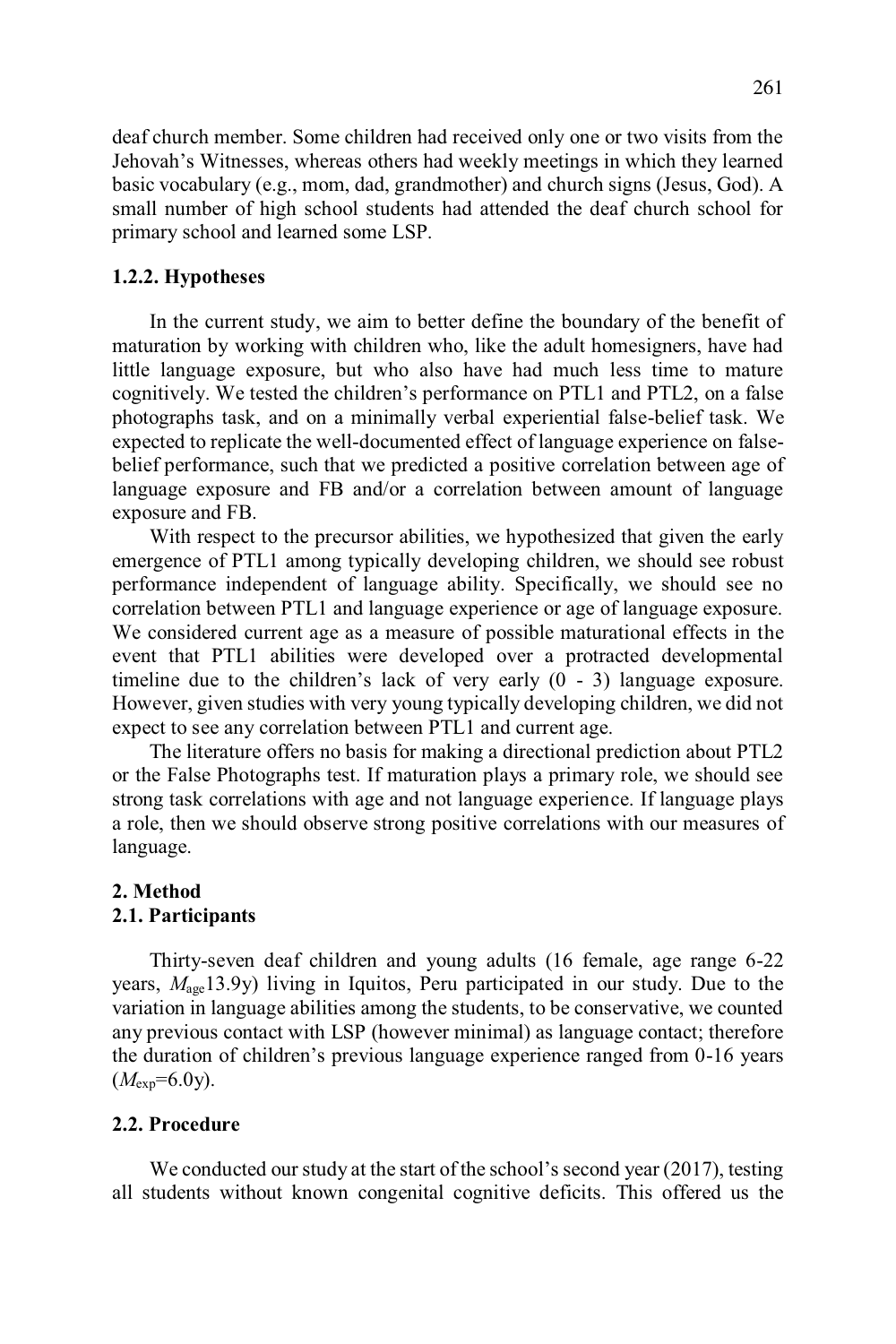opportunity to investigate the children's socio-cognitive abilities very early in their schooling experience, before they had extensive language experience.

 The students were tested at the newly-established school, in a room away from the main classroom, by one of our team members, Sara Goico, who was familiar to all of the students. To reduce fatigue and to ensure better procedural control, tasks were conducted in turn across all children, over a series of three days. That is, all children available on Day 1 were tested on PTL1 and PTL2, then all children available on Day 2 were tested on False Photograph, and finally on Day 3 on the Experiential False Belief. This ensured that the children never spent more than about 20 minutes at a time away from the classroom, though it also meant that some children were not present for some of the tasks.

## **2.3. Tasks**

## **2.3.1. Level 1 Visual Perspective Taking (PTL1)**

In the PTL1 task (adapted from Gagne and Coppola, 2017), the experimenter presented the child with two images and asked the child to name them, in order to familiarize the child with the images and elicit a common name for each. This step was necessary because most of the children had not been previously exposed to any shared sign system and the experimenter could not expect the child to know the Peruvian sign for all the objects. The experimenter then placed the images back-to-back such that one image faced the experimenter and the other faced the participant. The experimenter then asked "What do *you* see?" and "What do *I* [the experimenter] see?". The procedure was repeated for were five trials using five different pairs of images of locally familiar objects (cat/apple, hat/phone, soda/baby, hat/fish, and ice cream/toilet paper). Both perspective questions were asked for each pair of images, and each pair was flipped so that the child eventually saw every image. If needed, feedback or a repetition of instruction was provided during the first pair of images. The test trials were the trials that asked about the *experimenter's* perspective and were scored as correct if the child correctly identified the image that the experimenter (but not the child) could see when gesturally asked "What do *I* [the experimenter] see?" Though we had allowed the possibility for feedback during the first (cat/apple) trial if needed, no child needed extra help on this first trial, so all trials were included totaling 10 possible correct answers.

## **2.3.2. Level 2 Visual Perspective Taking (PTL2)**

In the PTL2 task (adapted from Gagne and Coppola, 2017; Shield et al., 2016), participants were seated across a table from the experimenter with a lazy susan between them. The experimenter placed an object with an inherent front/back on the lazy susan, and gave the participant a laminated sheet displaying four images each representing the object in one of four orientations (0, 90, 180, 270 degrees). The experimenter then rotated the lazy susan to position the object in one of the four orientations. Front/ back perspectives (0, 180 degrees) were tested first first, then left/right (90, 270 degrees). The experimenter asked, using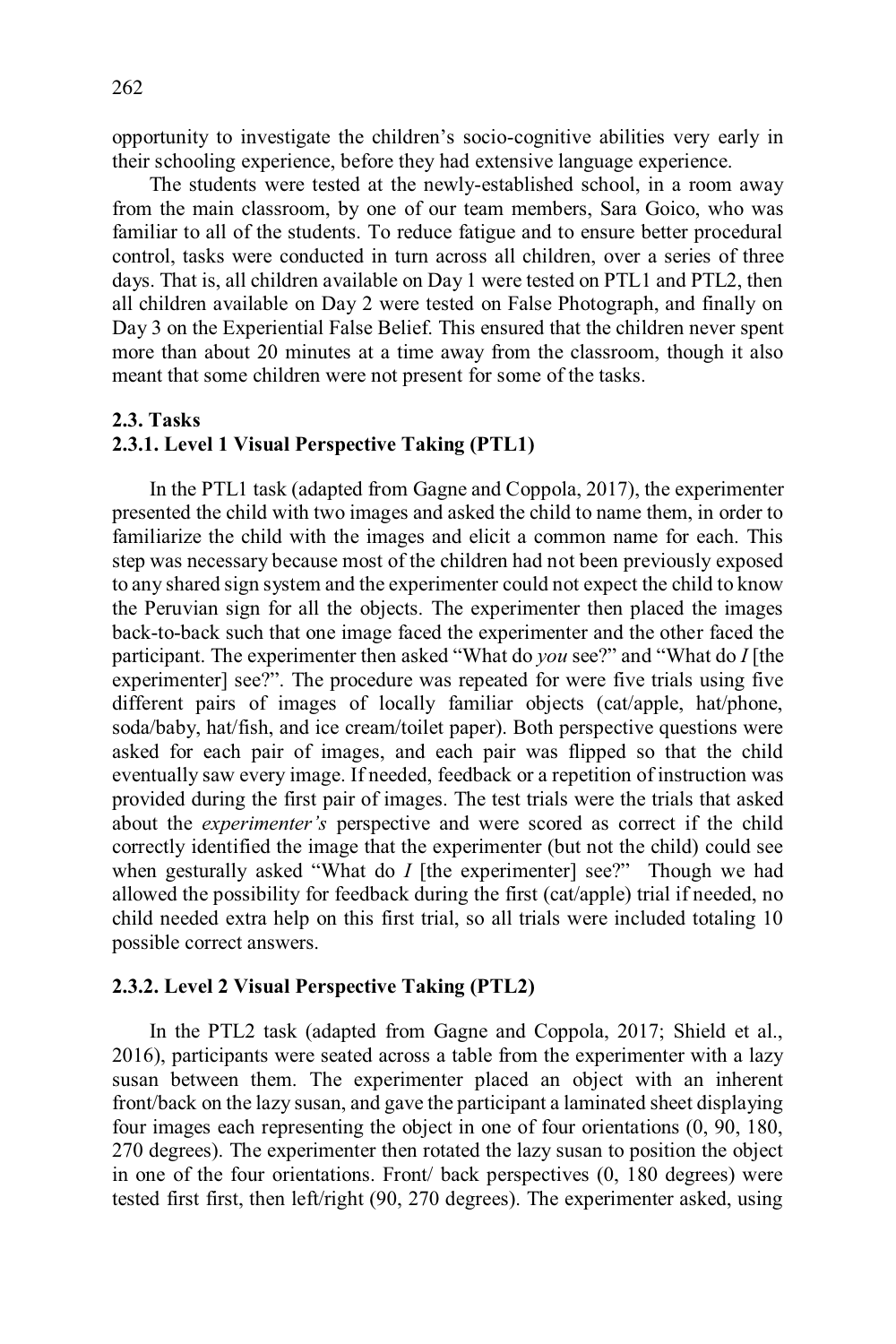familiar gestures, "What do you see" and "What do *I* [the experimenter] see?" The participants were encouraged to indicate on the laminated sheet the image that matched their own perspective and the image that they believed matched the experimenter's perspective. Feedback was provided during the first trial as needed. There were four test (experimenter view) trials per object, totaling twelve test trials. A trial was scored as correct if the child could accurately point to the image on the laminated sheet that matched the experimenter's view during the test trials.

#### **2.3.3. False Photograph**

The False Photograph task was conducted as reported in Gagne and Coppola (2017), who modeled their task after the Identity-Change Photograph task (Leslie & Thaiss, 1992). Participants were shown a Fujifilm Instax Mini 25 camera, which is similar to a classic Polaroid camera in that prints develop quickly on the spot, and three objects: a plush elephant, a teacup, and a toy car. All participants were first asked to name the three objects. This was to familiarize the experimenter with the specific gesture used by each child for each object, since these labels could vary across children.

The task started with a control question: the elephant was placed on a table and a picture was taken. The developing photograph was placed face-down and the child was asked in gesture what the photograph would display. All participants correctly stated that the image would be that of the elephant. Then the test trial began: the elephant was replaced by the teacup and another photograph was taken. The developing picture was again placed face-down. Before asking about the new photograph, however, the experimenter replaced the teacup with a toy racecar and the child was then asked what object would appear on the face-down photo image (the correct answer being the teacup). Each child received only one test trial for a maximum score of 1.

#### **2.3.4. False-Belief Understanding: An experiential task**

We employed an *Experiential* False Belief task developed by Pyers (2005) and fully described in Gagne & Coppola (2017). We therefore summarize the procedure here.

 In this task, participants first *experienced* two false beliefs and made mistakes based on those false beliefs before interacting with a trained confederate in a *prediction* game in which the participants had to predict what the confederate would do when experiencing the same false beliefs. Would the participants predict that the confederate would make the same mistake, illustrating that they recognize the confederate's false belief? Or would participants fail to understand that the confederate would have a false belief and thus predict that the confederate would avoid the mistake? The key false-belief trials were an appearance reality trial where a plate of cookies was really fake cookies, and an unexpected contents trial where a pencil box contained a key. After the false belief trials, we administered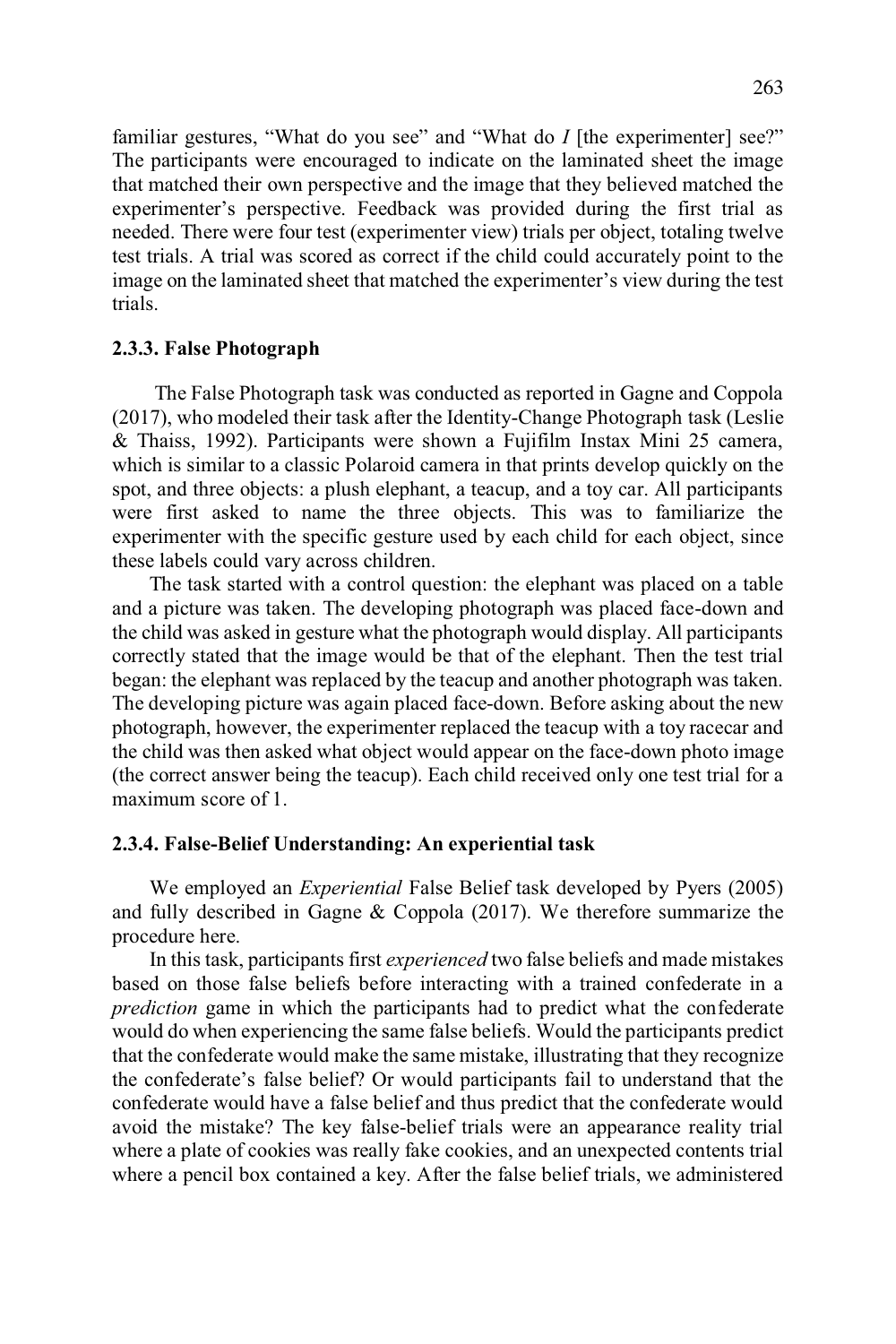two memory trials to ensure that the participant remembered which plate of cookies was fake and that there was a key in the pencil box.

 Preceding the key false-belief trials, the participant makes predictions on familiarization and control trials that emphasize key features of the task: (1) successful predictions are rewarded (cookies for the current study) and (2) people have individual preferences that you can't accurately predict.

Before the confederate selected their own response, participants indicated their prediction of the object that the confederate would choose by circling the object on a laminated sheet displaying the possible responses. The experimenter encouraged the participant's response by pointing to the confederate, to the laminated sheet, and making inquiring gestures/ looks.

## **2.4. Results**

## **2.4.1. Visual Perspective Taking**

Of the larger pool of 37 children, 36 participated in the two perspective taking tasks  $(M<sub>age</sub>=14.16$  years, range 6-22 years; Years of exposure:  $M<sub>exp</sub>=6.22$  years, range 0-16 years).

## **2.4.2. PTL1**

Perspective Taking Level 1 scores ranged from .4 to 1  $(M_{\text{PTL1}}=.89)$ ,  $SD<sub>PTLI</sub>=.164$ ) and were uncorrelated with participants' current age ( $r=0.0847$ , *p*=.620), age at first language exposure (*r*=0.0528, *p*=.758), and number of years of language experience (*r*=-0.0948, *p*=.579; Fig. 1). This is mainly due to ceiling effects; even the youngest participants with minimal language experience succeeded.



Figure 1. Participants with varying durations of language exposure succeeded at PTL1; there was no correlation between PTL1 scores and their years of language experience.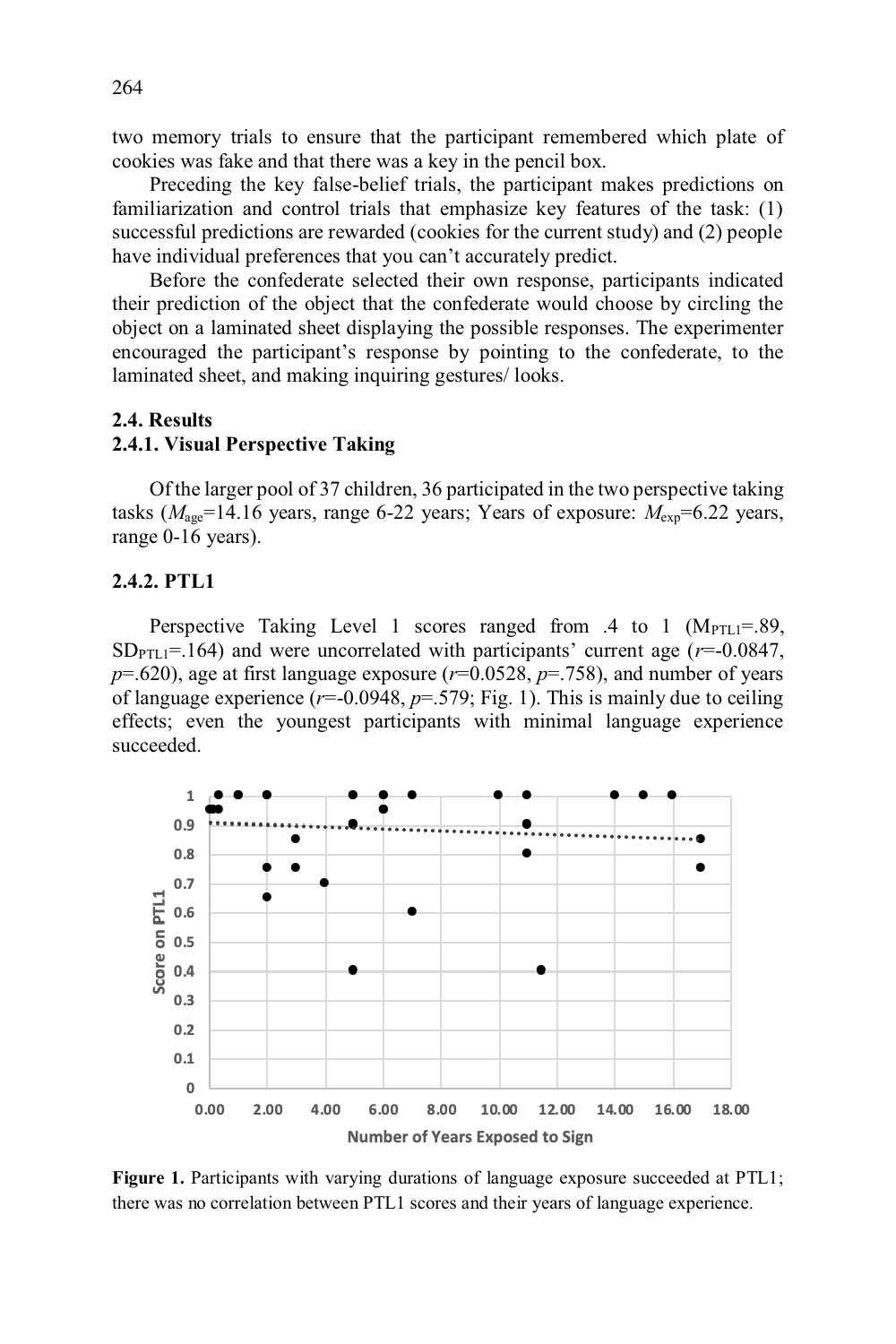## **2.4.3. PTL2**

PTL2 scores ranged from .08 to 1 ( $M_{\text{PTL2}}$ =.79,  $SD_{\text{PTL2}}$ =.215). Surprisingly, we found that PTL2 scores were significantly correlated with the participants' current age  $(r=0.441, p=.007$ ; Fig. 2), but not with their age of reported first language exposure ( $r=0.065$ ,  $p=.706$ ), or years of language experience ( $r=0.287$ , *p*=.089). The positive effect of age, something not previously observed with adult homesigners. (Gagne & Coppola, 2017).



**Figure 2.** Participants' current age significantly predicted PTL2 scores.

## **2.4.4. False Photograph**

Three children did not complete the False Photograph test because of absences from school. The 34 participants ranged in age from 6-22 years,  $M_{\text{age}}$ =14.26 years and had on average 6.44 years of language exposure (range 0-16 years). We excluded one child due to a miscommunication with the experimenter during the practice question/ familiarization question.

Strikingly, almost all of the participants (32/33) correctly responded to both the familiarization (elephant) question as well as to the test question that the concealed photo would display the teacup in spite of the fact that the car was currently physically present. The one child who did not succeed responded correctly to the familiarization question but responded incorrectly that the second photo would display a car. This near-uniform ceiling performance indicates that age and language exposure play little role in the development of the ability to recall information that conflicts with one's current reality. Further, development appears to follow a similar maturational timetable as observed in typically hearing children (though we cannot confirm this with the current data).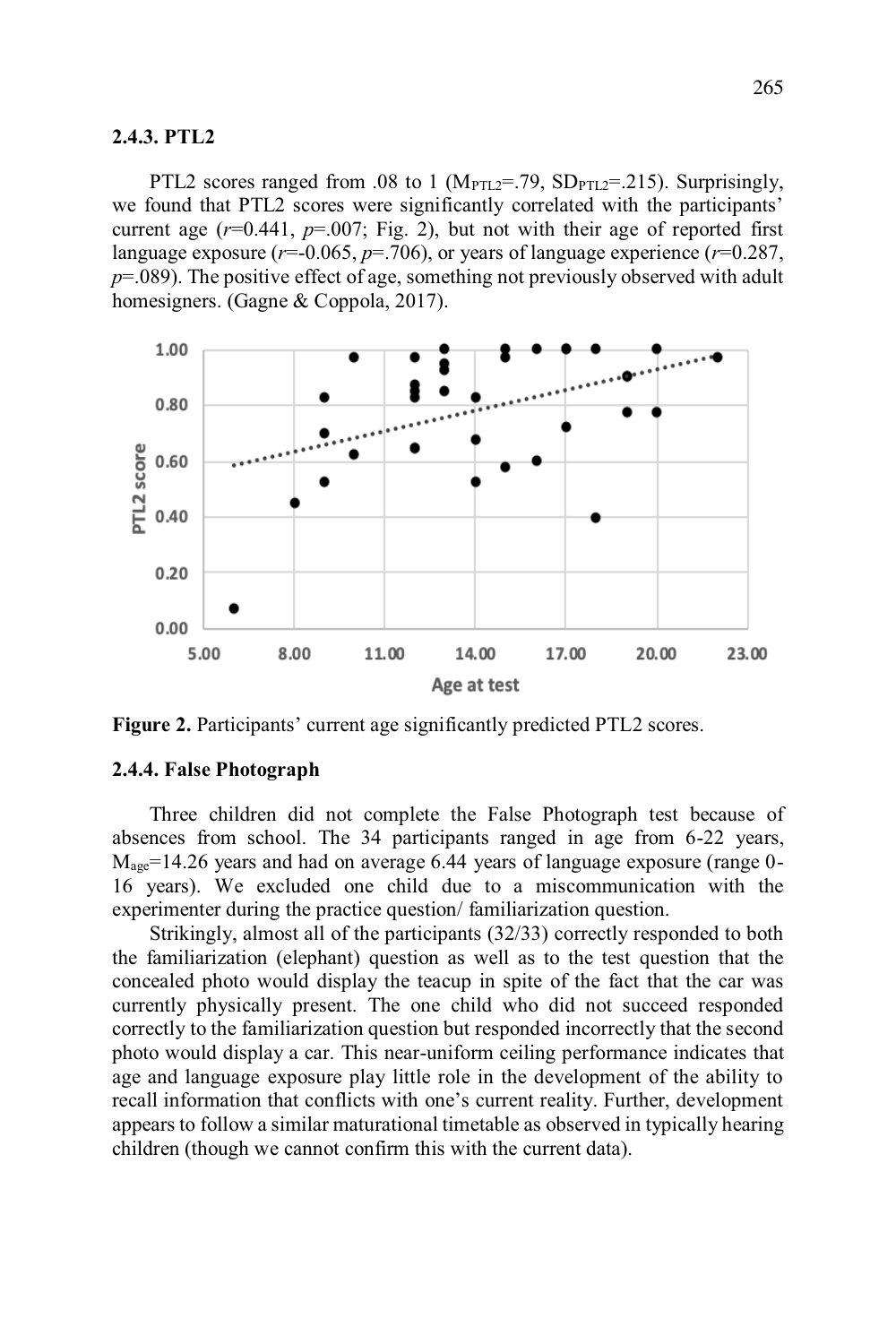## **2.4.5. Experiential False Belief**

Thirty-six of the 37 children were tested using the experiential False Belief task; one child was absent the day of FB testing (Age range  $= 6-22$ ,  $M_{\text{age}} = 13.97$ y; Years of language =  $0-17$  years,  $M_{\rm exp}$ =5.84 y).

 Nine participants did not predict correctly in one or both of the control trials described above<sup>4</sup> and were excluded. The remaining 27 children earned a FB score of 0, 1, or 2 for their correct responses to neither, one, or both FB trials. We found no significant correlation between participants' scores and their current age (*rs*= -0.038, *p*=0.850)5 , age of first language exposure (*rs*=-0.218, *p*=0.273), or duration of language experience (*rs*=0.143, *p*=0.472) (Fig. 3).



**Figure 3.** Duration of language exposure did not predict overall False Belief score.

## **3. Discussion**

 $\overline{a}$ 

 The goal of our study was to investigate the effects of maturation and language on earlier developing ToM abilities that may support false belief understanding. By investigating these abilities in a group of young homesigners, we hoped to be able to disentangle these effects. Using several tasks investigating false-belief understanding and its precursors to false we found that: (1) the ability to understand *what* someone else may see (PTL1) is mastered by age six, regardless of language experience, (2) the ability to understand *how* someone sees the same object from a different angle (PTL2) may develop later in the absence

<sup>4</sup> Four children answered incorrectly in Appearance/Reality only, 3 in Unexpected Contents only, and 2 made incorrect predictions for both check questions.

<sup>5</sup> While Pearson's correlations were used for the Perspective Taking scores (a continuous measure based on proportion correct), Spearman's Rank Correlation Coefficients were calculated for the FB tasks due to the ordinal nature of the scores.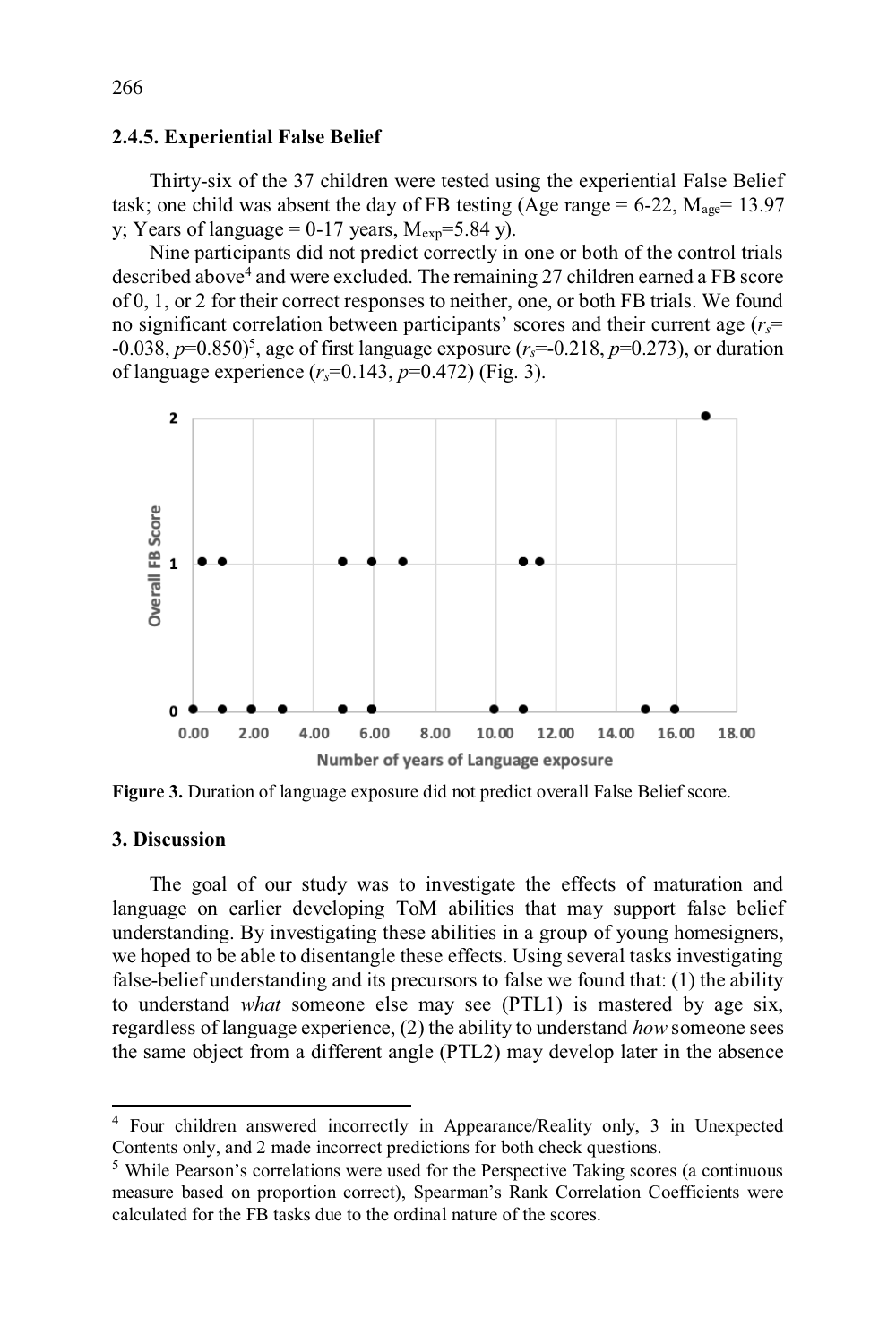of typical language input, and (3) the ability to recall previous instantiations of the world and compare them to the present (False Photograph) is likely founded in maturation and mastered by the age of 6 regardless of language experience. In general, we observed relatively strong performance on PTL1, PTL2, and false photographs, with strikingly weaker performance on the false-belief measure, similar to the pattern of results observed in adult homesigners (Gagne and Coppola, 2017). While we cannot say conclusively with this sample that these early milestones arise early in all in deaf populations with limited language, we can say that performance on this task is unrelated to our measures of language experience. As such, we speculate that given this pattern of results, we might see similar developmental timelines as is observed in typically developing children  $(e.g., Masangkay et al., 1974)<sup>6</sup>$ .

 We had two surprising findings. First, PTL2 performance was correlated with age, not language experience, indicating that this development may be more protracted and shaped by social experiences beyond language. Second, the variable performance on the FB test did not correlate with either of our measures of language experience. We suspect that in both cases, the non-effect of language arises as a function of our liberal operationalization of language experience. For example, some children who report many years since their first sign lesson likely still experienced significantly degraded language input as compared to a typically developing child. Thus, future research would benefit from a more systematic means of capturing language abilities in these young homesigners.

 While we found no correlation between FB scores and age, years of language exposure, or age at which they had first been exposed to sign, we do note one interesting difference between the current results and previous work. Adult homesigners consistently responded incorrectly to both FB trials (Gagne and Coppola, 2017). However, several of the Peruvian youth passed one, but not the other, of the FB test predictions, including the youngest, a six-year-old who had only just begun signing four months prior. Overall, the Peruvian youth performed more like signers from the first cohort of Nicaraguan Sign Language (Gagne and Coppola, 2017; Pyers and Senghas, 2009; Pyers, 2005). The budding language experience that these Peruvian children have been getting in the social context of school may be helping some them to begin to consider others' beliefs and knowledge. However, they may not yet be able to apply that ability consistently. This reinforces previous suggestions that even minimal language experiences may support some aspects theory of mind development. This finding could be capitalized upon even in developed countries like the United States, where children may still experience language delays due to difficulties receiving fully accessible language models.

 $\overline{a}$ 

<sup>&</sup>lt;sup>6</sup> In most cases, we would suggest further testing to explore the possibility of language effects in children 3-6 years old. However, we recognize that the chances of finding a population such as the children in Iquitos who have had such little language exposure with no oral/aural intervention is rare and is therefore (appropriately) unlikely.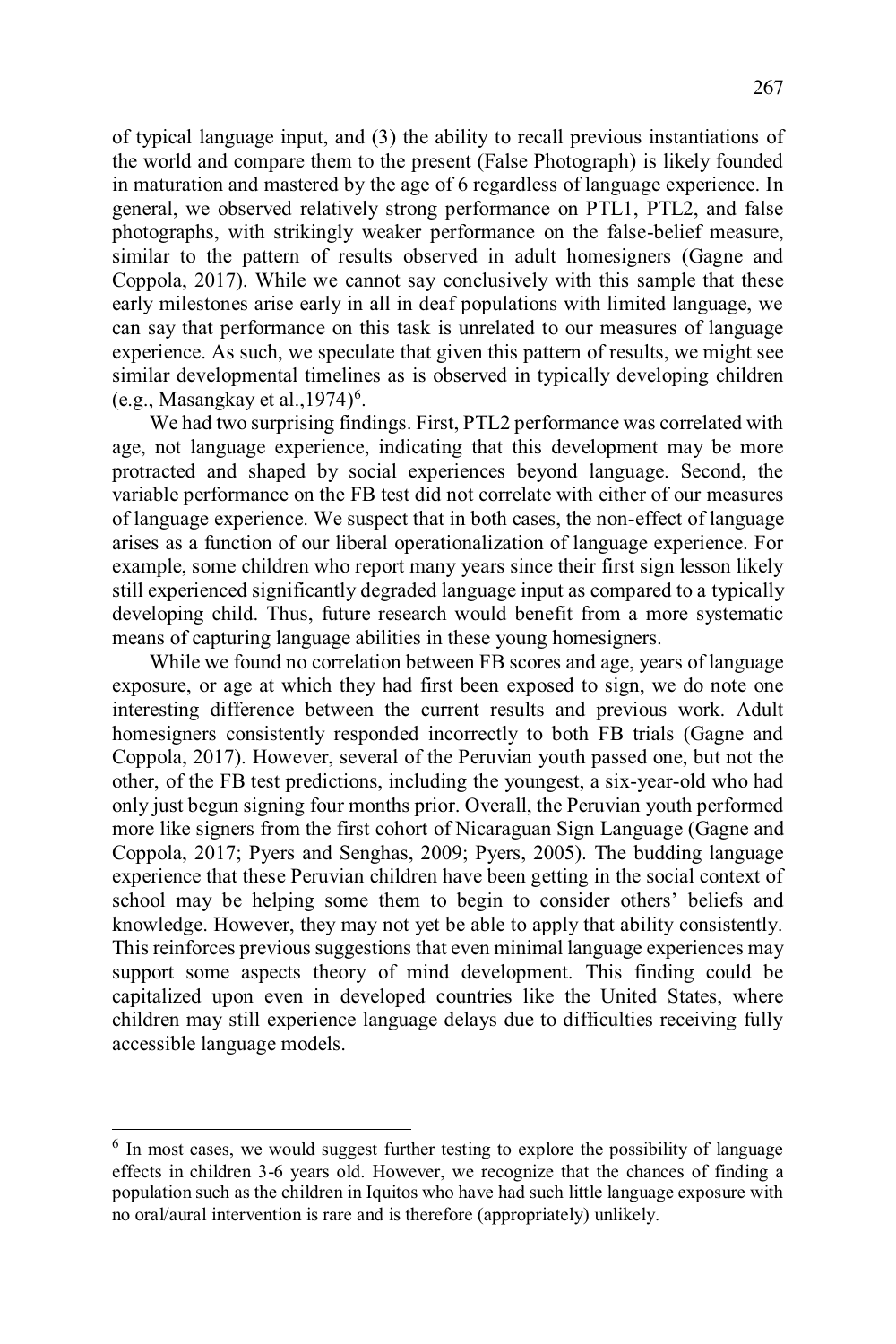Our current dataset is underpowered to detect relationships among all of the background, language, and cognitive variables. The pattern of results nevertheless aligns with a pattern of theory of mind development showing earlier success on visual perspective taking and false photographs tasks than on false belief tasks.

 The opportunity to study the children in Iquitos is profound. Unlike in Nicaragua, where NSL emerged from a collection of homesign systems at the school for the deaf (Senghas et al., 2005), the children in Iquitos now interact with teachers via an established, widely used sign language. Future research should measure the gains that the children are making now that they are in a full-time signing school with peers. We predict that the children in Iquitos will soon be able to master first-order FB tasks but may continue to struggle with higher-order ToM abilities, as found in previous studies with deaf individuals who receive "late" exposure to a first language (e.g., O'Reilly et al., 2014).

## **References**

- Baron-Cohen, Simon, Leslie, Alan M., & Frith, Uta. (1985). Does the autistic child have a "theory of mind"? *Cognition, 21*(1), 37-46.
- de Villiers, Peter, & de Villiers, Jill. (2012). Deception dissociates from false belief reasoning in deaf children: Implications for the implicit versus explicit theory of mind distinction. *British Journal of Developmental Psychology, 30*(1), 180-209.
- de Villiers, Peter, & Pyers, Jennie. (2001). Complementation and false-belief representation. In *Research in Child Language Acquisition: Proceedings of the 8th Conference of the International Association for the Study of Child Language,* pp. 984- 1005*.* Cascadilla Press, Somerville, MA.
- Flavell, John H., Everett, Barbara A., Croft, Karen, & Flavell, Eleanor R. (1981). Young children's knowledge about visual perception: Further evidence for the level 1–Level 2 distinction**.** *Developmental Psychology, 17*(1), 99-103.
- Gagne, Deanna L., & Coppola, Marie. (2017). Visible social interactions do not support the development of false belief understanding in the absence of linguistic input: Evidence from deaf adult homesigners. *Frontiers in Psychology*, 8, 837.
- Goico, Sara A. (2011). A Study of Talk-in-Interaction between a Deaf and Hearing Student in an Inclusion Classroom in Iquitos, Peru. Master's thesis, UC San Diego.
- Hale, Courtney M., & Tager-Flusberg, Helen. (2003). The influence of language on theory of mind: A training study. *Developmental Science, 6*(3), 346-359.
- Hogrefe, G-Juergen, Wimmer, Heinz, & Perner, Josef. (1986). Ignorance versus false belief: A developmental lag in attribution of epistemic states. *Child Development* 567-582.
- Leslie, Alan M., & Thaiss, Laila. (1992). Domain specificity in conceptual development: Neuropsychological evidence from autism. *Cognition*, *43*(3), 225-251.
- Luo, Yuyan, & Baillargeon, Renee. (2007). Do 12.5-month-old infants consider what objects others can see when interpreting their actions? *Cognition, 105*(3), 489-512.
- Masangkay, Zenaida S., McCloskey, Kathleen A., McIntryre, Curtis W., Sims-Knight, Judith, Vaughn, Brian E., & Flavell, John H. (1974). The early development of inferences about the visual percepts of others. *Child Development*, 357-366.
- Meristo, Marek, Falkman, Kerstin W., Hjelmquist, Erland, Tedoldi, Mariantonia, Surian, Luca, & Siegal, Michael. (2007). Language access and theory of mind reasoning: Evidence from deaf children in bilingual and oralist environments. *Developmental Psychology, 43*(5), 1156-1169.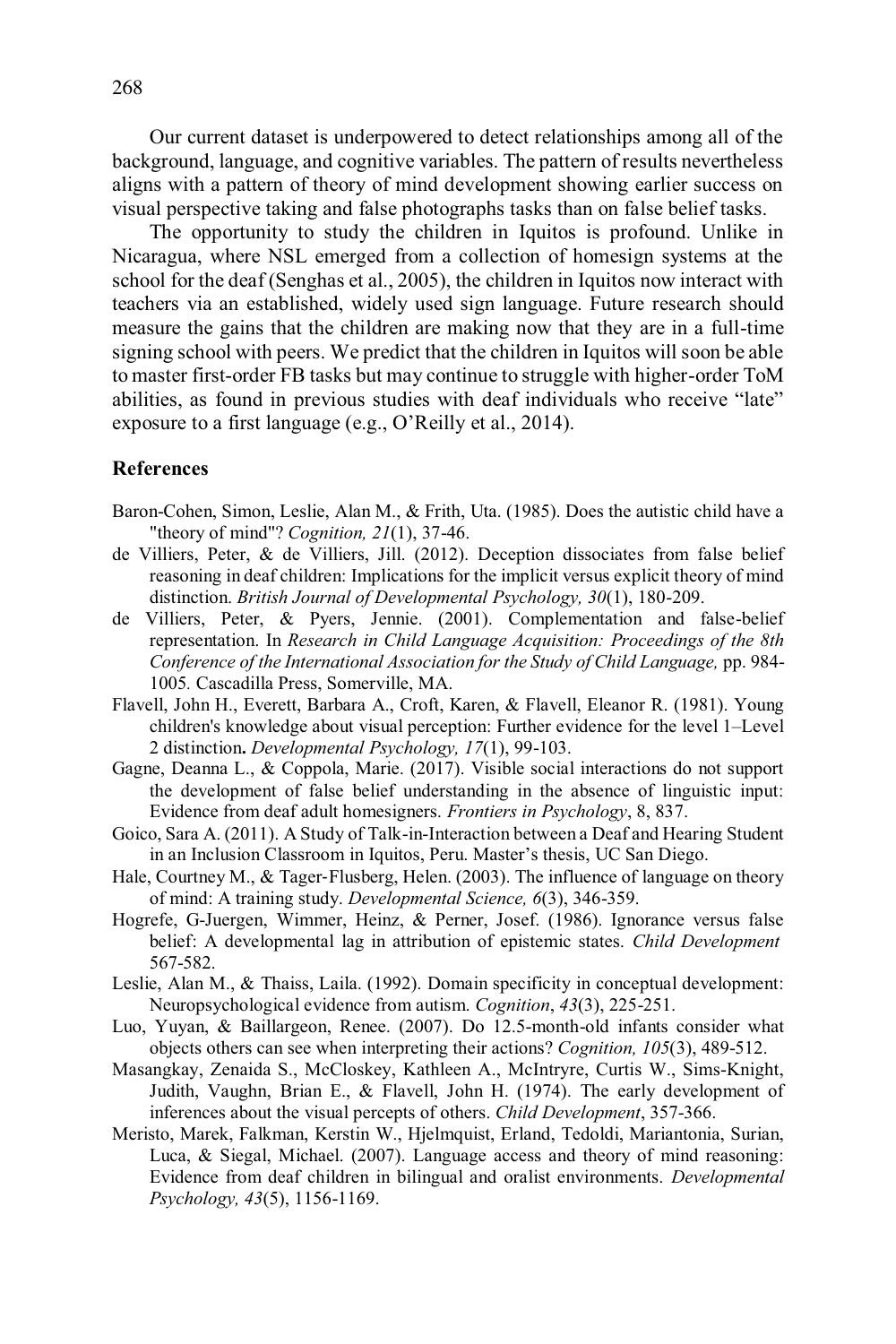- Moll, Heinrike, & Meltzoff, Andrew N. (2011). How does it look? Level 2 perspectivetaking at 36 months of age. *Child Development*, *82*(2), 661-673.
- Moll, Heinrike, & Tomasello, Michael. (2006). Level 1 perspective-taking at 24 months of age. *British Journal of Developmental Psychology, 24*(3), 603-613.
- O'Reilly, Karin, Peterson, Candida C., & Wellman, Henry M. (2014). Sarcasm and advanced theory of mind understanding in children and adults with prelingual deafness. *Developmental Psychology, 50*(7), 1862.
- Peterson, Candida C., & Siegal, Michael. (1998). Changing focus on the representational mind: Deaf, autistic and normal children's concepts of false photos, false drawings and false beliefs. *British Journal of Developmental Psychology*, *16*(3), 301-320.
- Pyers, Jennie E. (2005). The relationship between language and false-belief understanding: Evidence from learners of an emerging sign language in Nicaragua. Doctoral Dissertation, UC - Berkeley.
- Pyers, Jennie E., & Senghas, Ann. (2009). Language promotes false-belief understanding: Evidence from learners of a new sign language. *Psychological Sci., 20*(7), 805- 812.
- Rhys-Jones, Sara L., & Ellis, Hayden D. (2000). Theory of mind: Deaf and hearing children's comprehension of picture stories and judgments of social situations. *Journal of Deaf Studies and Deaf Education, 5*(3), 248-265.
- Schick, Brenda, De Villiers, Peter, De Villiers, Jill, & Hoffmeister, Robert. (2007). Language and theory of mind: A study of deaf children. *Child Development, 78*(2), 376-396.
- Senghas, Richard J., Senghas, Ann, & Pyers, Jennie. (2005). The emergence of NSL: Questions of development, acquisition, and evolution. In *Biology and knowledge revisited* (pp. 287-306). Mahwah, NJ: Erlbaum.
- Shield, Aaron, Pyers, Jennie, Martin, Amber, & Tager-Flusberg, Helen. (2016). Relations between language and cognition in native-signing children with autism spectrum disorder. *Autism Research*, *9*(12), 1304-1315.
- Sodian, Beate, & Thoermer, Claudia. (2008). Precursors to a theory of mind in infancy: Perspectives for research on autism. *The Quarterly Journal of Experimental Psychology, 61*(1), 27-39.
- Wellman, Henry M., & Liu, David. (2004). Scaling of theory-of-mind tasks. *Child Development, 75(*2), 523-541.
- Zaitchik, Deborah. (1990). When representations conflict with reality: The preschooler's problem with false beliefs and "false" photographs. *Cognition*, *35*(1), 41-68.